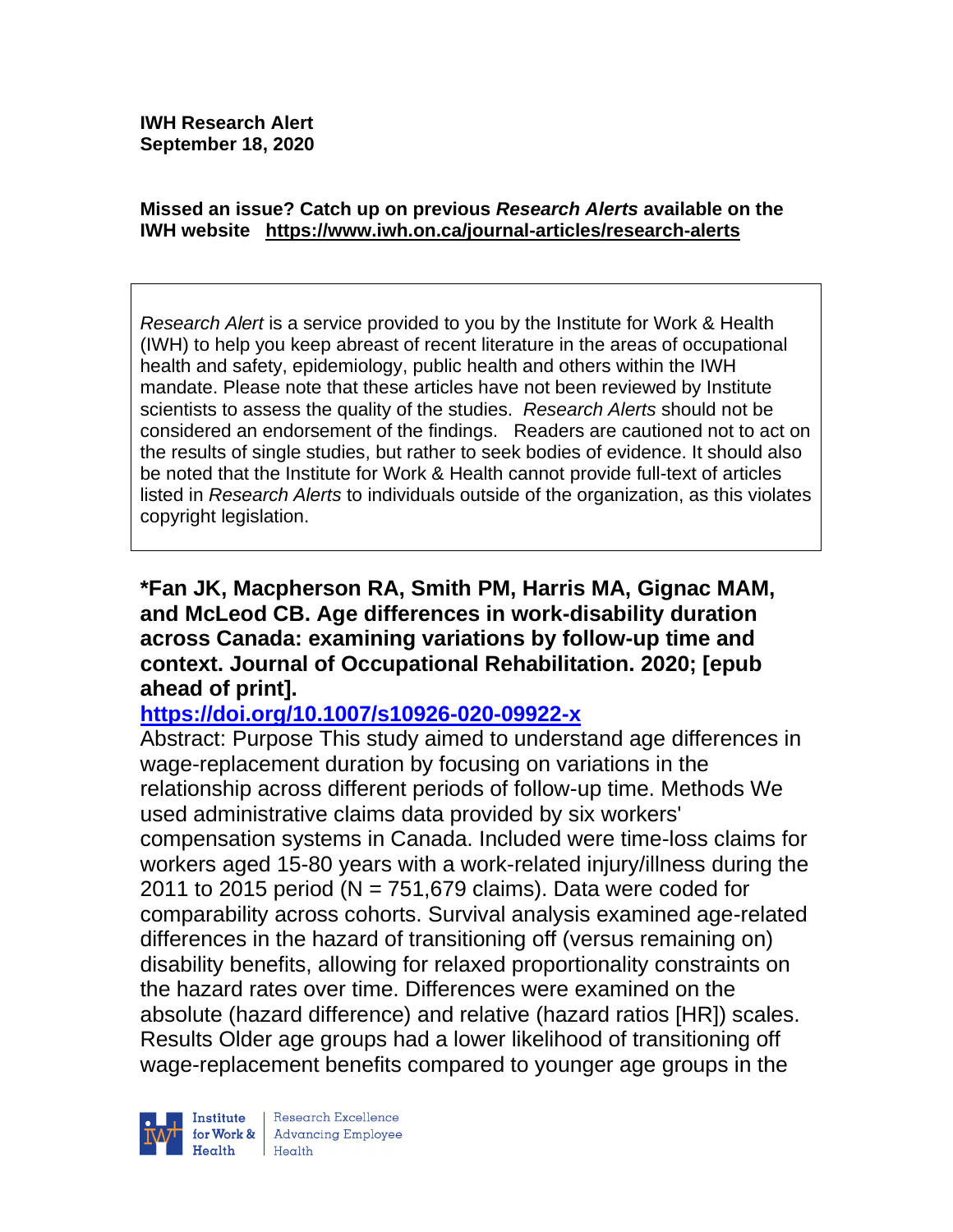overall models (e.g., 55-64 vs. 15-24 years: HR 0.62). However, absolute and relative differences in age-specific hazard rates varied as a function of follow-up time. The greatest age-related differences were observed at earlier event times and were attenuated towards a null difference across later follow-up event times. Conclusions Our study provides new insight into the workplace injury/illness claim and recovery processes and suggests that older age is not always strongly associated with worse disability duration outcomes. The use of data from multiple jurisdictions lends external validity to our findings and demonstrates the utility of using cross-jurisdictional data extracts. Future work should examine the social and contextual determinants that operate during various recovery phases, and how these factors interact with age.

### **\*Prince SA, Roberts KC, Reed JL, Biswas A, Colley RC, and Thompson W. Daily physical activity and sedentary behaviour across occupational classifications in Canadian adults. Health Reports. 2020; 31(9):13-26.**

# **<https://doi.org/10.25318/82-003-x202000900002-eng>**

Abstract: Background Adults spend a large proportion of their day at work. Physical activity (PA) and sedentary behaviour (SB) have been shown to vary considerably between occupations. The objective of this study is to describe occupational differences in accelerometermeasured and self-reported PA and SB for Canadian full-time workers. Data and methods Using combined data from three cycles of the nationally representative Canadian Health Measures Survey (N = 4,080), three activity groups (high, intermediate, low) were created based on a composite ranking of accelerometer-

derived steps, proportion of time spent sedentary (SED%) and moderate-to-vigorous intensity physical activity (MVPA) in bouts of =10 minutes (MVPAbouted). Differences between groups were assessed for accelerometer-derived and self-reported PA and SB, and sociodemographic and clinical characteristics. Results On average, Canadians employed in full-time work were sedentary for 68.9% of their day (95% confidence interval [CI]: 68.3% to 69.6%), took 8,984 steps per day (95% CI: 8,719 to 9,249) and accumulated 79.5 minutes per week of MVPAbouted (95% CI: 71.1 to 87.9). Among Canadians employed in full-time work, 18.5% met the Canadian Physical Activity Guidelines. The high-activity group took



| Research Excellence for Work & Advancing Employee<br>Health Health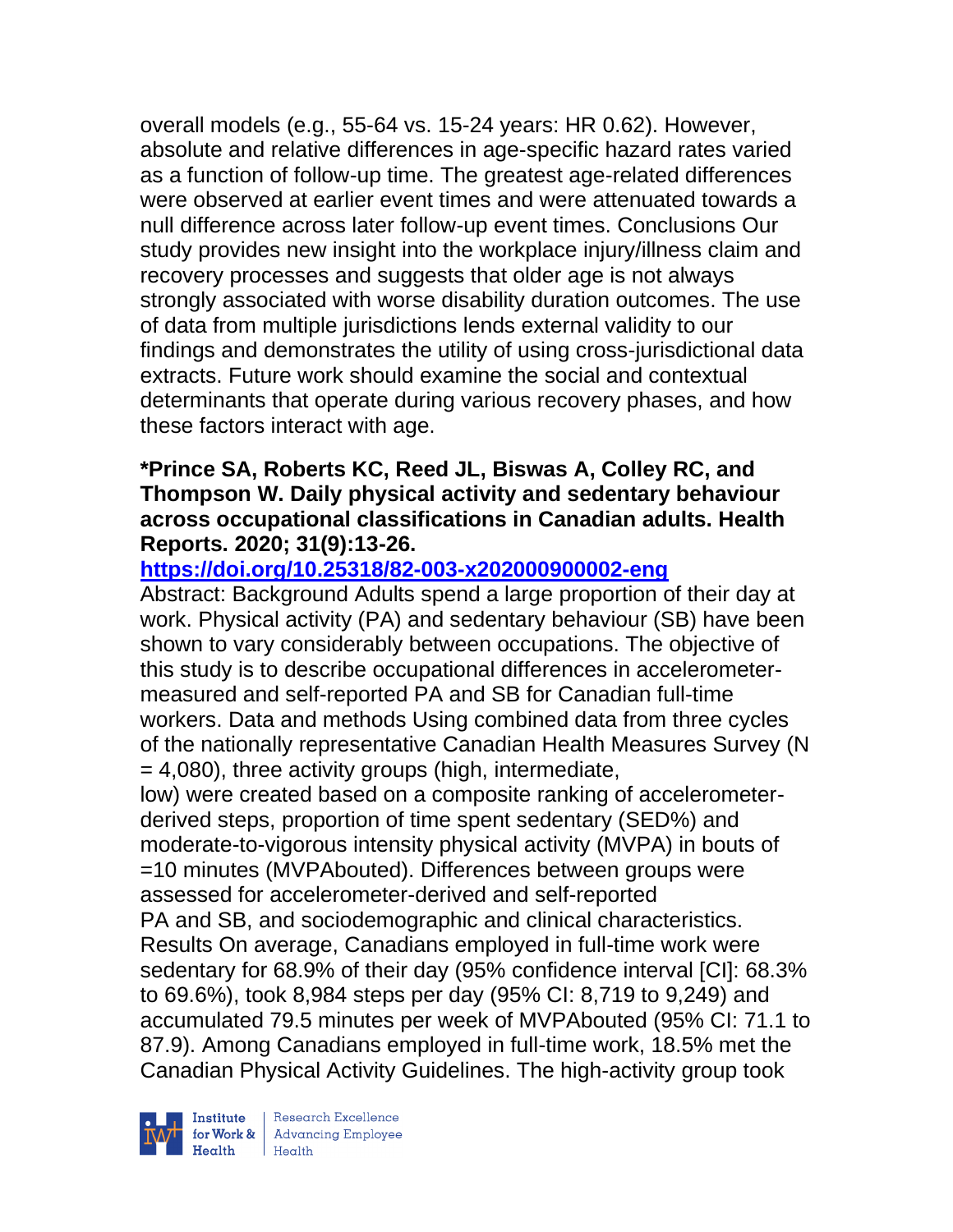significantly more steps and had a lower SED%, but spent a higher proportion of time in light-intensity PA compared with the intermediate- and low-activity groups. No differences were observed for MVPA. The low-activity group reported more recreational and active travel-related PA and leisure reading, while those in the highactivity group reported more work and domestic PA and leisure screen time. Interpretation The majority of full-time working adults are not getting adequate MVPA and spend most of their day sedentary, regardless of occupation. Findings support workplace policies to improve MVPA levels among Canadian workers and to promote awareness for the potential benefit of occupation-specific messaging around PA and SB.

**\*Robson LS, Lee H, Amick B, III, Landsman V, Smith PM, and Mustard CA. Preventing fall-from-height injuries in construction: effectiveness of a regulatory training standard. Journal of Safety Research. 2020; 74: 271-278.**

**<https://doi.org/10.1016/j.jsr.2020.06.007>** 

**Ammerman JM, Wind JJ, Goldsmith ME, and Inzana JA. Lumbar discectomy and reoperation among workers' compensation cases in Florida and New York: are treatment trends similar to other payer types? Journal of Occupational & Environmental Medicine. 2020; 62(9):e478-e484.** 

**<https://doi.org/10.1097/JOM.0000000000001943> [open access]** Abstract: Objective: The aim of this study was to better understand current treatment trends and revision rates for lumbar disc herniation (LDH) in the workers' compensation (WC) population compared with other payer types. Methods: This was a retrospective analysis of outpatient claims data from Florida and New York during 2014 to 2016. Results: WC patients were less likely to undergo discectomy in Florida (15% vs 19%; P < 0.001) and New York (10% vs 15%; P < 0.001). The odds of WC patients undergoing revision discectomy were 1.5 times greater than patients covered by private payers or all other non-WC payers  $(P = 0.002)$ . Conclusions: WC patients undergo discectomy significantly less often than non-WC counterparts, which may be related to a higher risk of reoperation. New evidence-based treatments, such as annular repair, may be critical to advancing care in this unique population.

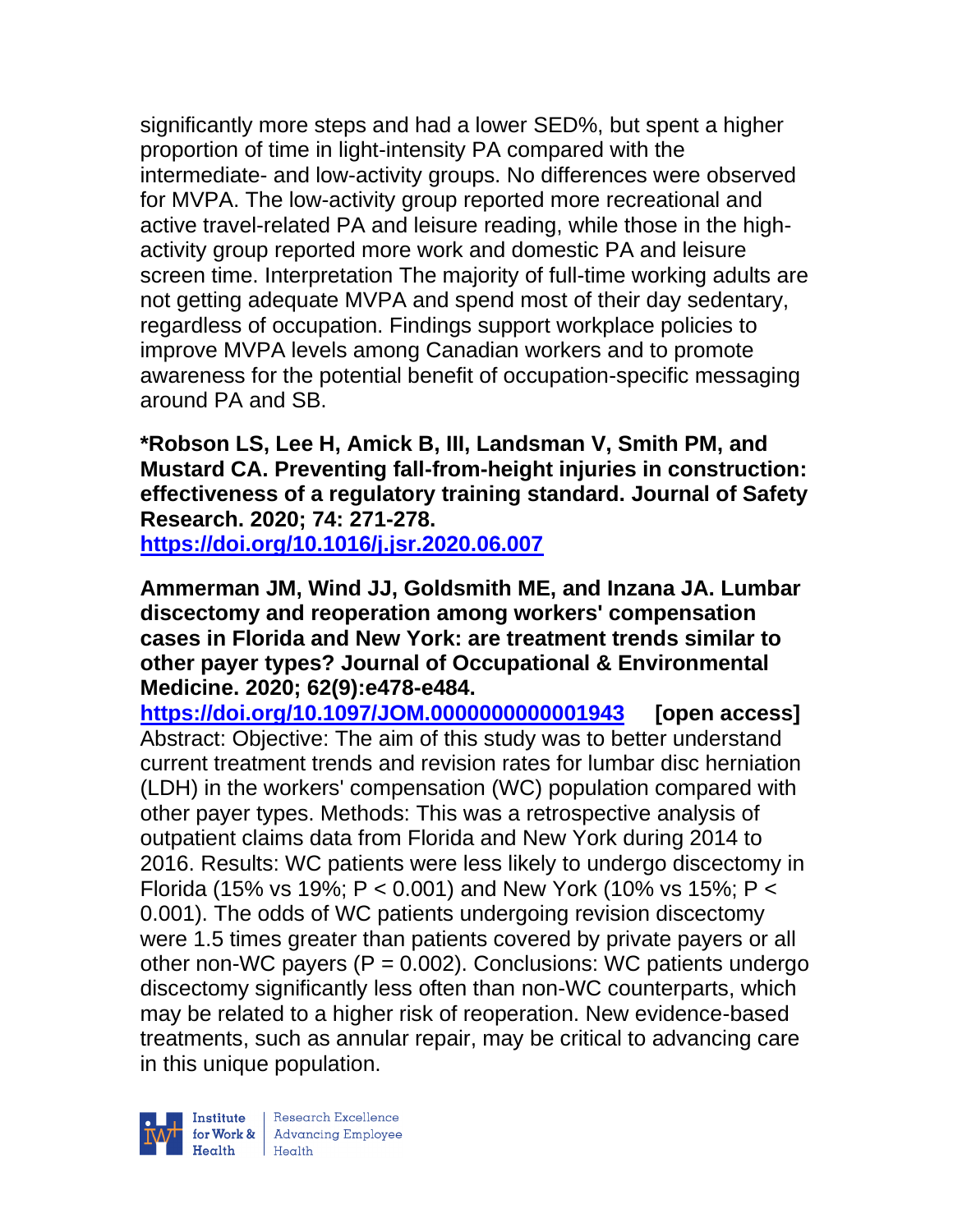**Bagg MK, O'Hagan E, Zahara P, Wand BM, Hubscher M, Moseley GL, et al. Systematic reviews that include only published data may overestimate the effectiveness of analgesic medicines for low back pain: a systematic review and meta-analysis. Journal of Clinical Epidemiology. 2020; 124:149-159.** 

**<https://doi.org/10.1016/j.jclinepi.2019.12.006>** 

Abstract: OBJECTIVE: Systematic reviews of analgesics for low back pain generally include published data only. Obtaining data from unpublished trials is potentially important because they may impact effect sizes in meta-analyses. We determined whether including unpublished data from trial registries changes the effect sizes in meta-analyses of analgesics for low back pain. STUDY DESIGN AND SETTING: Trial registries were searched for unpublished data that conformed to the inclusion criteria of  $n = 5$  individual source systematic reviews. We reproduced the meta-analyses using data available from the original reviews and then reran the same analyses with the addition of new unpublished data. RESULTS: Sixteen completed, unpublished, trials were eligible for inclusion in four of the source reviews. Data were available for five trials. We updated the analyses for two of the source reviews. The addition of data from two trials reduced the effect size of muscle relaxants, compared with sham, for recent-onset low back pain from -21.71 (95% CI: -28.23 to - 15.19) to -2.34 (95% CI: -3.34 to -1.34) on a 0-100 scale for pain intensity. The addition of data from three trials (one enriched design) reduced the effect size of opioid analgesics, compared with sham, for chronic low back pain from -10.10 (95% CI: -12.81 to -7.39) to -9.31 (95% CI: -11.51 to -7.11). The effect reduced in the subgroup of enriched design studies, from -12.40 (95% CI: -16.90 to -7.91) to - 11.34 (95% CI: -15.36 to -7.32), and in the subgroup of nonenriched design studies, from -7.27 (95% CI: -9.97 to -4.57) to -7.19 (95% CI: - 9.24 to -5.14). CONCLUSION: Systematic reviews should include reports of unpublished trials. The result for muscle relaxants conflicts with the conclusion of the published review and recent international guidelines. Adding unpublished data strengthens the evidence that opioid analgesics have small effects on persistent low back pain and more clearly suggests these effects may not be clinically meaningful

# **Bryson-Campbell M, Shaw L, Cooper L, and Chedore B. Developing guidelines to support injured workers who live and**



 $\begin{tabular}{|l|} Institute & Research Excellence \\ \hline for Work & Advancing Employee \\ Health & Health \\ \end{tabular}$ | Research Excellence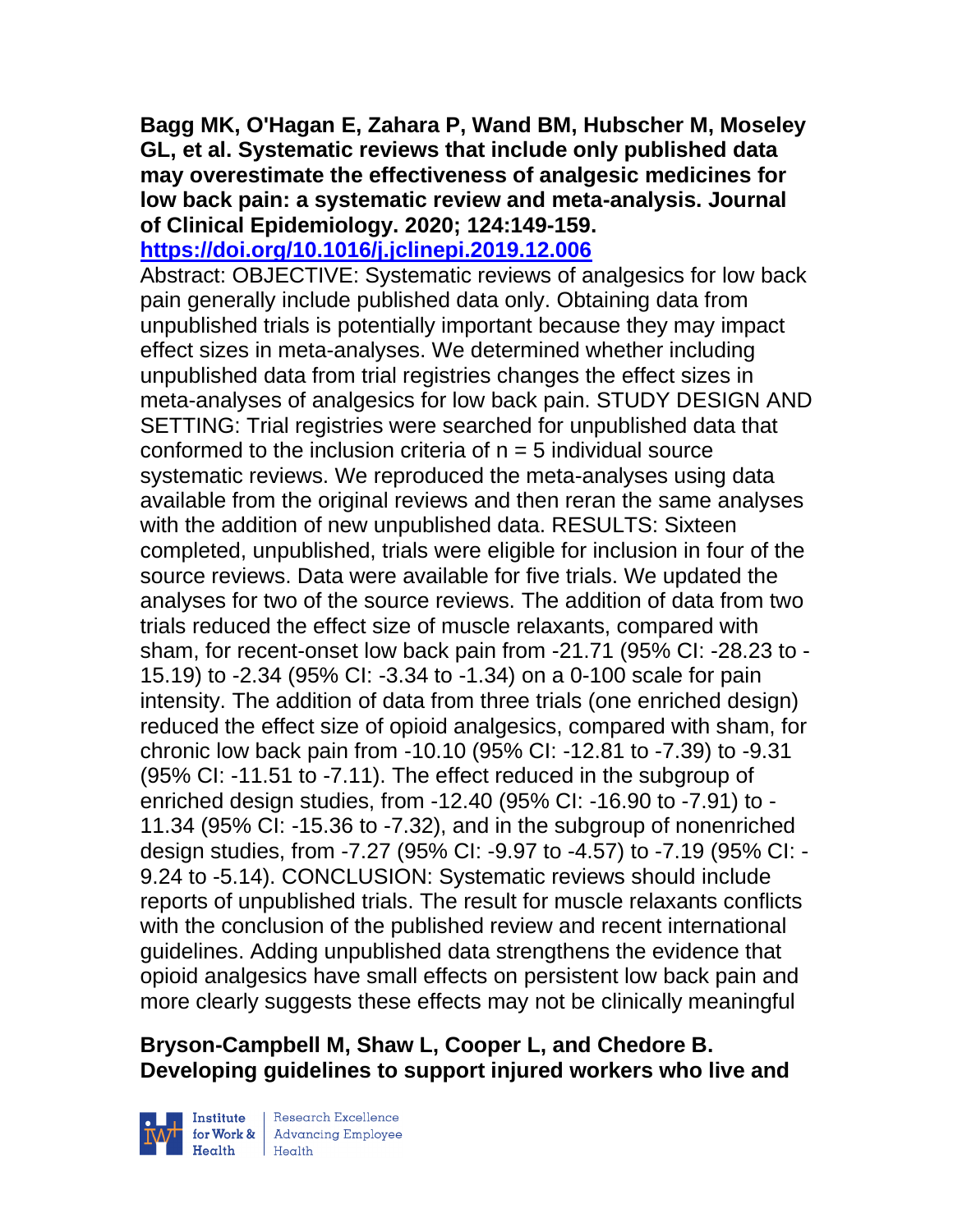### **work with chronic pain. Work. 2020; 66(2):383-404. <https://doi.org/10.3233/WOR-203180>**

Abstract: BACKGROUND: Living and working with chronic pain requires persons to alter lifestyles and have the knowledge as well as support to manage unforeseen challenges. Knowledge for persons living with pain who want to participate in meaningful paid and unpaid work is not easily accessible. While there is literature on chronic pain management, work transitions and return to work, less emphasis has been placed on the complexity of living and working with chronic pain. The Creating a Way Forward Project was envisioned to address this gap and to identify the informational needs of workers with pain, health/helping professionals (workers' advisors, return to work specialists, legal representatives), and stakeholders. The overarching aim of the project was to use evidence and experiential knowledge to inform the development of a foundation for educational guides and toolkits to support workers with pain to achieve their outcomes for remaining at work. METHODS: Phase one of the project involved a scoping review of chronic pain and work. Phase two involved stakeholder consultations, a focus group and knowledge integration of the literature and experiential insights. Knowledge synthesis drew on a Template Analysis of multiple sources of data. RESULTS: Knowledge domains and key components were identified for persons with pain and for the health/helping professions. CONCLUSION: These domains reflect a foundation for knowledge in practical training and the development of curriculum for education in self-management program and in inter professional health profession education. These knowledge domains provide a basis for future research in integrated approaches and knowledge use toward improving transitions for persons living with chronic pain who want to participate in productive paid and unpaid work. Ongoing research in knowledge domains that health providers and persons with pain need will expand the potential for improving health outcomes in living with and managing pain

# **Friedman C. Gendered jobs and gendered pay: the relationship between sexism, racism, and ableism, and personal care aide wages. Scandinavian Journal of Disability Research. 2020; 22(1):242-252.**

#### **<https://doi.org/10.16993/sjdr.652>**

Abstract: There is currently a personal care staffing crisis in the



 $\begin{tabular}{|l|} Institute & Research Excellence \\ \hline for Work & Advancing Employee \\ Health & Health \\ \end{tabular}$ | Research Excellence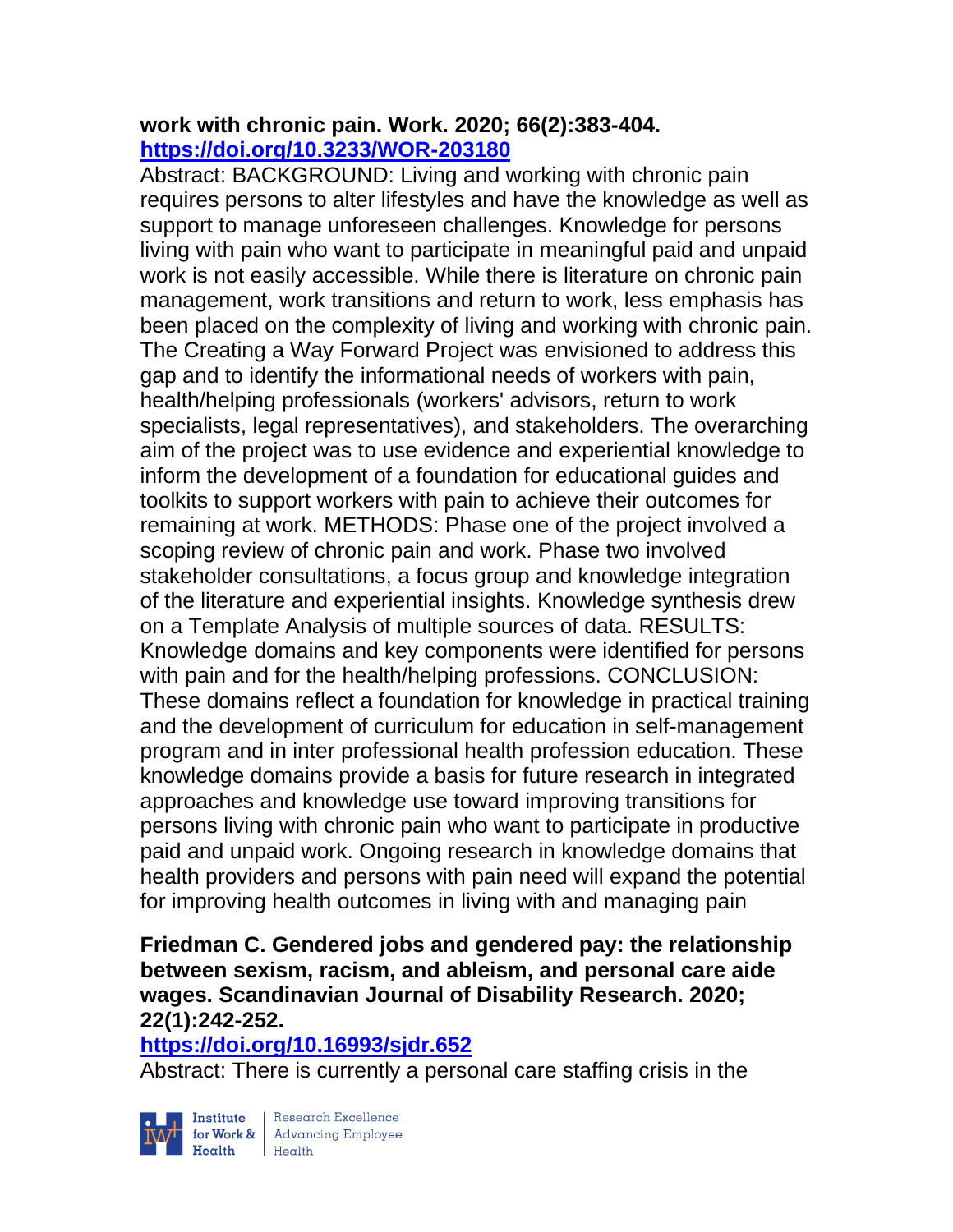United States, with astronomical turnover, largely due to low wages. How attitudes may trickle down to impact funding decisions and personal care aide wages is unknown. The aim of this study was to explore the relationship between ableism, racism, and sexism, and states' personal care aide wages in the United States. We analyzed data about personal care aide wages, and prejudice data from 4.7 million people. Findings revealed a significant relationship between sexism and personal care aide wages – the higher a states' sexism, the lower their personal care aide wage; this finding was consistent regardless of the state's size, wealth, prevalence of the occupation, political leanings, or ableism or racism scores. Regardless of the strategies utilized to stabilize and grow the profession of personal care aides, it is important to examine the role sexism may play.

### **Jimmieson NL and Thorpe L. Employee musculoskeletal complaints and supervisor support: implications for behavioral stress reactions. Journal of Occupational & Environmental Medicine. 2020; 62(9):728-737.**

### **<https://doi.org/10.1097/JOM.0000000000001949>**

Abstract: OBJECTIVE: This research investigated the moderating role of supervisor support for employees with musculoskeletal complaints and their intentions to seek medical advice; take sick leave; transfer jobs; and resign. METHODS: Cross-sectional questionnaire data were collected from 1024 Australian employees. RESULTS: Regressions with bootstrapping revealed no support for the buffering role of supervisor support. In contrast to expectations, high supervisor support heightened, rather than lowered, musculoskeletal complaints on intentions to transfer jobs. For sick leave and resignation intentions, high supervisor support buffered the negative effects of musculoskeletal complaints for full-timers but exacerbated such intentions for part-timers. Furthermore, full-timers with high musculoskeletal complaints appeared more vulnerable to the exacerbating effects of low supervisor support compared with part-timers. CONCLUSIONS: Supervisor support for employees with musculoskeletal complaints both weakens and strengthens behavioral stress reactions, depending on employment status

### **Lemke MK, Apostolopoulos Y, and Sonmez S. Syndemic frameworks to understand the effects of COVID-19 on**



| Research Excellence for Work & Advancing Employee<br>Health Health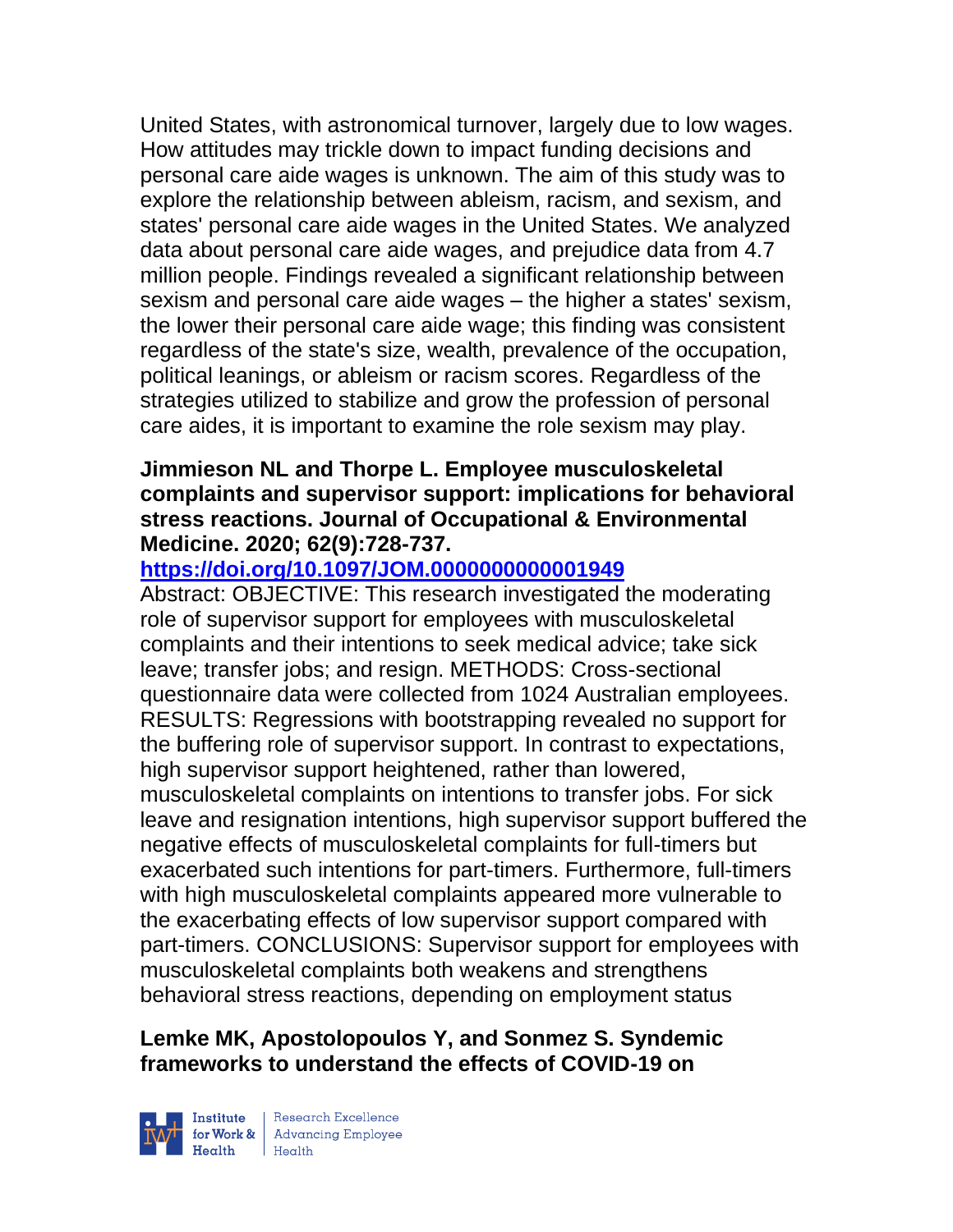# **commercial driver stress, health, and safety. Journal of Transport & Health. 2020; 18:100877.**

**<https://doi.org/10.1016/j.jth.2020.100877> [open access]** Abstract: INTRODUCTION: U.S. commercial drivers are entrenched in a stressogenic profession, and exposures to endemic chronic stressors shape drivers' behavioral and psychosocial responses and induce profound health and safety disparities. To gain a complete understanding of how the COVID-19 pandemic will affect commercial driver stress, health, and safety over time, and to mitigate these impacts, research and prevention efforts must be grounded in theoretical perspectives that contextualize these impacts within the chronic stressors already endemic to profession, the historical and ongoing forces that have induced them, and the potentially reinforcing nature of the resulting afflictions. METHODS: Extant literature reveals how an array of macro-level changes has shaped downstream trucking industry policies, resulting in stressogenic work organization and workplace characteristics. Emerging evidence suggests that the COVID-19 pandemic exacerbates existing stressors and introduces novel stressors, with potentially exacerbatory impacts on health and safety disparities. RESULTS: As COVID-19 exerts an array of multilevel stressors on commercial drivers, syndemic frameworks can provide the appropriate theoretical lens to guide research and prevention. Syndemic frameworks can provide the grounding to allow foregoing commercial driver COVID-19 research to transcend the limitations of prevailing research frameworks by contextualizing COVID-19 stressors holistically within the complex system of endemic chronic stressors and interrelated health and safety afflictions. Syndemic-informed prevention efforts can then be implemented that simultaneously tackle multiple afflictions and the macro-level forces that result in the emergence of commercial drivers' health and safety disparities over time. CONCLUSIONS: The impacts of the COVID-19 pandemic on commercial drivers cannot be adequately understood or acted upon in isolation from the endemic chronic stressors and interrelated health and safety disparities that characterize the profession. Instead, commercial driver COVID-19 research and prevention needs syndemic frameworks to holistically understand the impacts of COVID-19 on commercial driver stress, health, and safety, and to identify high-leverage preventive actions

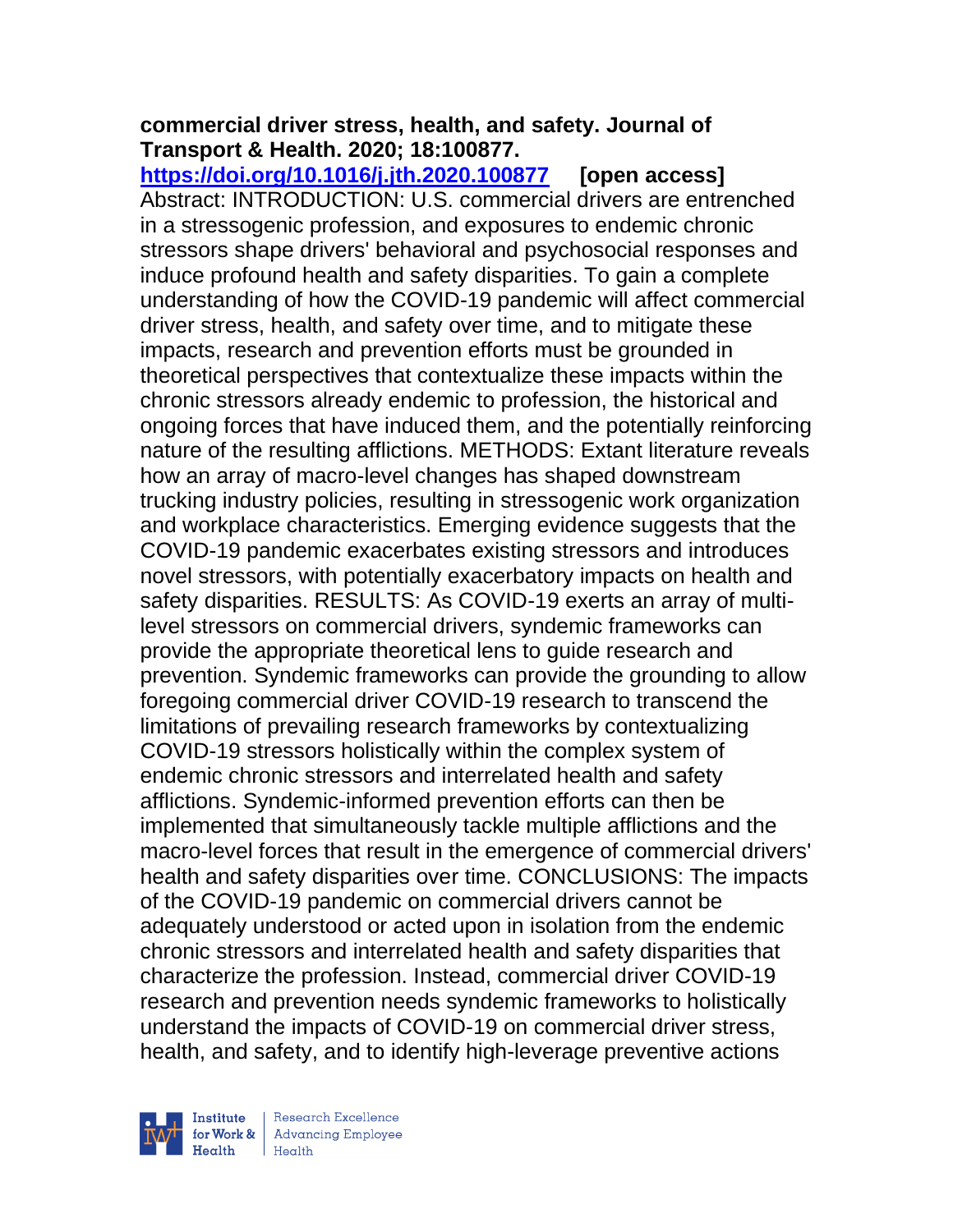**Merris J, Phillips AL, Hegmann KT, Owens JD, Amoafo LA, and Thiese MS. Morphine Equivalent Dose-Days (MED-D): predicting the impact of opioid prescription on total workers' compensation claim costs for acute low back pain. Journal of Occupational & Environmental Medicine. 2020; 62(9):700-705.** 

**<https://doi.org/10.1097/JOM.0000000000001958>** 

Abstract: OBJECTIVE: To assess the effect of morphine equivalent dose-days (MED-D) on the total cost for acute low back pain (LBP) workers' compensation claims. METHODS: Simple random samples of 123 opioid and 141 nonopioid acute LBP claims were obtained. Opioid claims were divided into low, medium, and high subgroups for MED-D, MED, and prescription duration. Subgroup mean total costs were compared to the nonopioid group using multivariate regression analyses. RESULTS: MED-D and prescription duration were each, respectively, associated with significantly increased total costs at both medium and high levels. Increasing MED had a negative association with total cost, though stratification by duration abrogated this perceived trend. Interaction testing indicated MED and duration together better explained cost than MED alone. CONCLUSION: MED-D is a better predictor of total cost in acute LBP claims than MED alone

### **Faten N, Katarina A, and Urban M. Cherry picking disability rights? Swedish disability policy on employment, health and participation. Nordic Journal of Working Life Studies. 2020; 10(3):3-22.**

**<https://doi.org/10.18291/njwls.v10i3.121844> [open access]** Abstract: The aim of this article is to broaden the understanding of how Swedish disability policies are constructed to meet the objectives of the ratified UN Convention on the Rights of Persons with Disabilities (CRPD) regarding active citizenship and full participation on an equal basis with others. The study examines two policy domains: health and employment. Recently issued legal documents are analyzed using the approach of directed content analysis and the theories of 'social risk' and 'governance'. The results suggest that the policy area of employment implicitly and explicitly overshadows the policy area of health and related rights accounted for in the CRPD. A more nuanced perspective in disability policies concerning employment in relation to active citizenry and full participation is



Institute Research Excellence<br>
for Work & Advancing Employee<br>
Health Health Health Health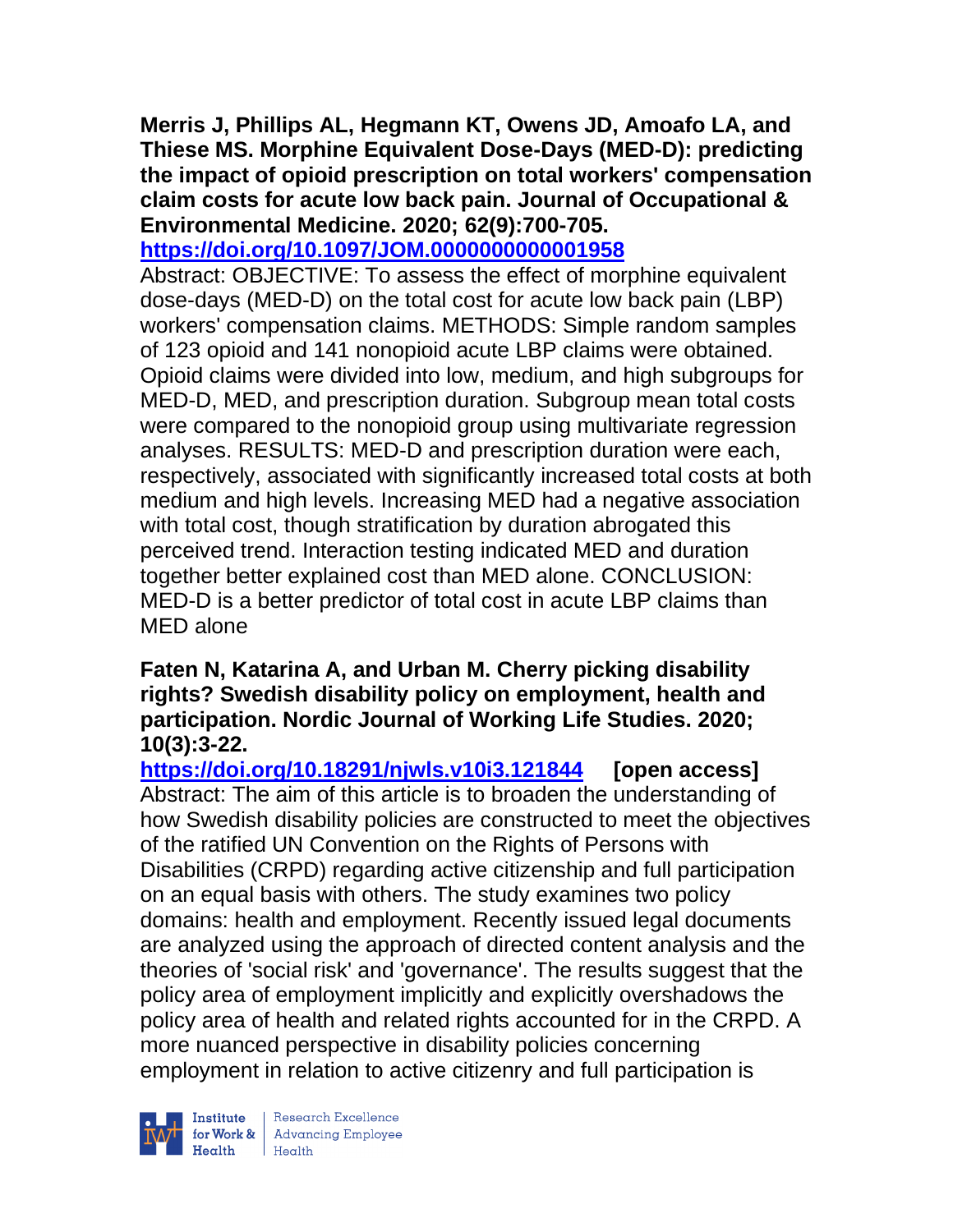required, accompanied by social policy schemes that encompass the perspective of the CRPD as a whole in all support-to- work services, instead of the limited focus of finding full-time employment

### **Sinelnikov S, Bixler EA, and Kolosh A. Effectiveness of safety training interventions for supervisors: a systematic review and narrative synthesis. American Journal of Industrial Medicine. 2020; 63:878-901.**

# **<https://doi.org/10.1002/ajim.23163>**

Abstract: A wealth of research demonstrates that work unit supervisors serve a critical function in protecting the safety and health of workers. A systematic review examined the effectiveness of workplace safety training interventions intended for various supervisor populations published from 2000 to 2019. A search of seven electronic databases was supplemented with hand searches from the reference lists of identified publications, relevant scientific journals, and the gray literature. This review included an assessment of the methodological quality using a modified version of the Quality Assessment Tool for Quantitative Studies. A total of 22 peer-reviewed studies met a set of inclusion criteria and were subsequently assessed for methodological quality. Training interventions were grouped into five topical domains: ergonomics, leadership, supervisor-worker interaction, injury, and disability management, and general safety education. Consistent evidence was found for the effectiveness of supervisory training interventions across several outcome measures. To our knowledge, this is the first study to synthesize the literature on supervisory training interventions in the area of occupational safety. While the results are encouraging, they must be viewed with caution due to the fact that the methodological rigor of the reviewed studies was low

**Werner RM, Hoffman AK, and Coe NB. Long-term care policy after COVID-19: solving the nursing home crisis. New England Journal of Medicine. 2020; 383(10):903-905. <https://doi.org/10.1056/NEJMp2014811>** 

**Wilson JM, Lee J, Fitzgerald HN, Oosterhoff B, Sevi B, and Shook NJ. Job insecurity and financial concern during the COVID-19 pandemic are associated with worse mental health.**